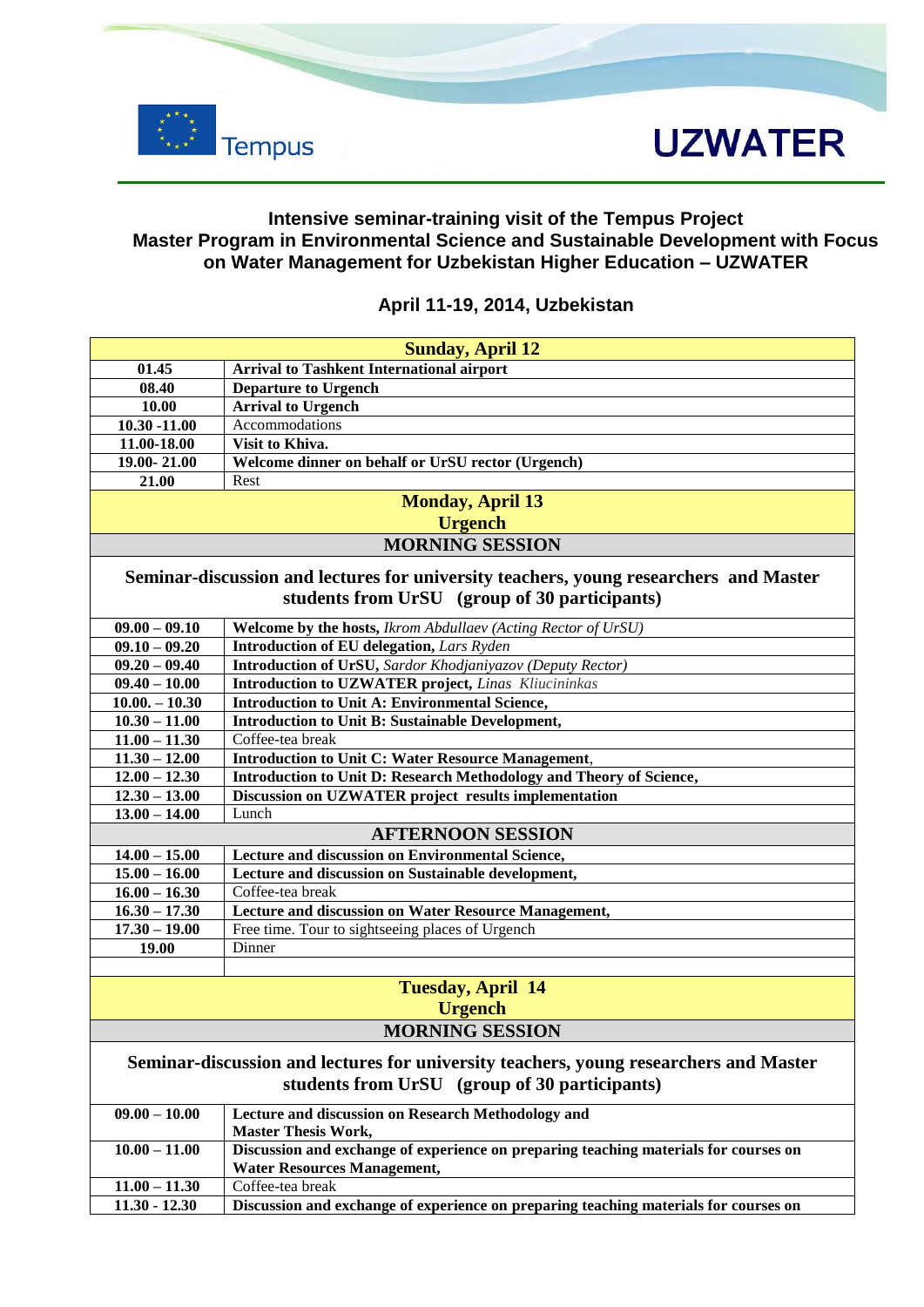

|                                                                                       | <b>Environmental Studies,</b>                                                           |  |
|---------------------------------------------------------------------------------------|-----------------------------------------------------------------------------------------|--|
| $12.30 - 13.30$                                                                       | Discussion and exchange of experience on implementation of the study courses related to |  |
|                                                                                       | <b>Sustainable Development,</b>                                                         |  |
| 13.30                                                                                 | Lunch                                                                                   |  |
| <b>AFTERNOON SESSION</b>                                                              |                                                                                         |  |
|                                                                                       | Visit to Amy-Darya river banks                                                          |  |
| $14.30 - 17.00$                                                                       | Visit to Amy-Darya river banks                                                          |  |
| 19.00                                                                                 | Dinner                                                                                  |  |
|                                                                                       | <b>Wednesday, April 15</b>                                                              |  |
|                                                                                       | <b>MORNING SESSION</b>                                                                  |  |
|                                                                                       | Opening of UZWATER Study Centre and round-table discussion with stakeholders            |  |
| $09.00 - 10.00$                                                                       | The ceremony of opening of UZWATER Study Centre                                         |  |
| $10.00 - 11.00$                                                                       | Round-table discussion with stakeholders                                                |  |
| $11.00 - 11.30$                                                                       | Coffee-tea break                                                                        |  |
| $11.30 - 13.00$                                                                       | Round-table discussion with stakeholders                                                |  |
| <b>13.00</b>                                                                          | Lunch                                                                                   |  |
| <b>AFTERNOON SCHEDULE</b>                                                             |                                                                                         |  |
| 14.00                                                                                 | EU team leaves for Nukus by car                                                         |  |
| 16.00                                                                                 | <b>EU</b> team arrives to Nukus                                                         |  |
| 16.00-17.00                                                                           | <b>Accommodations, rest</b>                                                             |  |
| 17.00-19.00                                                                           | Free time.                                                                              |  |
| 19.00                                                                                 | Welcome dinner on behalf or UrSU rector (Urgench)                                       |  |
|                                                                                       | <b>Thursday, April 16, Nukus</b>                                                        |  |
|                                                                                       | <b>MORNING SESSION</b>                                                                  |  |
|                                                                                       |                                                                                         |  |
| Seminar-discussion and lectures for university teachers, young researchers and Master |                                                                                         |  |
|                                                                                       | students from KKSU (group of 30 participants)                                           |  |
| $09.00 - 09.10$                                                                       | Welcome by the hosts, Murod Jumanov (Rector of KKSU)                                    |  |
| $09.10 - 09.20$                                                                       | <b>Introduction of EU delegation, Lars Ryden</b>                                        |  |
| $09.20 - 09.40$                                                                       | Introduction of KKSU, Mukhtar Ibragimov (Deputy Rector)                                 |  |
| $09.40 - 10.00$                                                                       | <b>Introduction to UZWATER project, Linas Kliucininkas</b>                              |  |
| $10.00 - 10.30$                                                                       | <b>Introduction to Unit A: Environmental Science,</b>                                   |  |
| $10.30 - 11.00$                                                                       | <b>Introduction to Unit B: Sustainable Development,</b>                                 |  |
| $11.00 - 11.30$                                                                       | Coffee-tea break                                                                        |  |
| $11.30 - 12.00$                                                                       | <b>Introduction to Unit C: Water Resource Management,</b>                               |  |
| $12.00 - 12.30$                                                                       | Introduction to Unit D: Research Methodology and Theory of Science,                     |  |
| $12.30 - 13.00$                                                                       | Discussion on UZWATER project results implementation                                    |  |
| $13.00 - 14.00$                                                                       | Lunch                                                                                   |  |
| <b>AFTERNOON SESSION</b>                                                              |                                                                                         |  |
| $14.00 - 15.00$                                                                       | Lecture and discussion on Environmental Science,                                        |  |
| $15.00 - 16.00$                                                                       | Lecture and discussion on Sustainable development,                                      |  |
| $16.00 - 16.30$                                                                       | Coffee-tea break                                                                        |  |
| $16.30 - 17.30$                                                                       | Lecture and discussion on Water Resource Management,                                    |  |
| $17.30 - 19.00$                                                                       | Free time.                                                                              |  |
| <b>19.00</b>                                                                          | Dinner                                                                                  |  |
| <b>Friday, April 17, Nukus</b>                                                        |                                                                                         |  |
| <b>MORNING SESSION</b>                                                                |                                                                                         |  |
| Seminar-discussion and lectures for university teachers, young researchers and Master |                                                                                         |  |
| students from KKSU (group of 30 participants)                                         |                                                                                         |  |
| $09.00 - 10.00$                                                                       | Lecture and discussion on Research Methodology and                                      |  |
|                                                                                       | <b>Master Thesis Work,</b>                                                              |  |
| $10.00 - 11.00$                                                                       | Discussion and exchange of experience on preparing teaching materials for courses on    |  |
|                                                                                       |                                                                                         |  |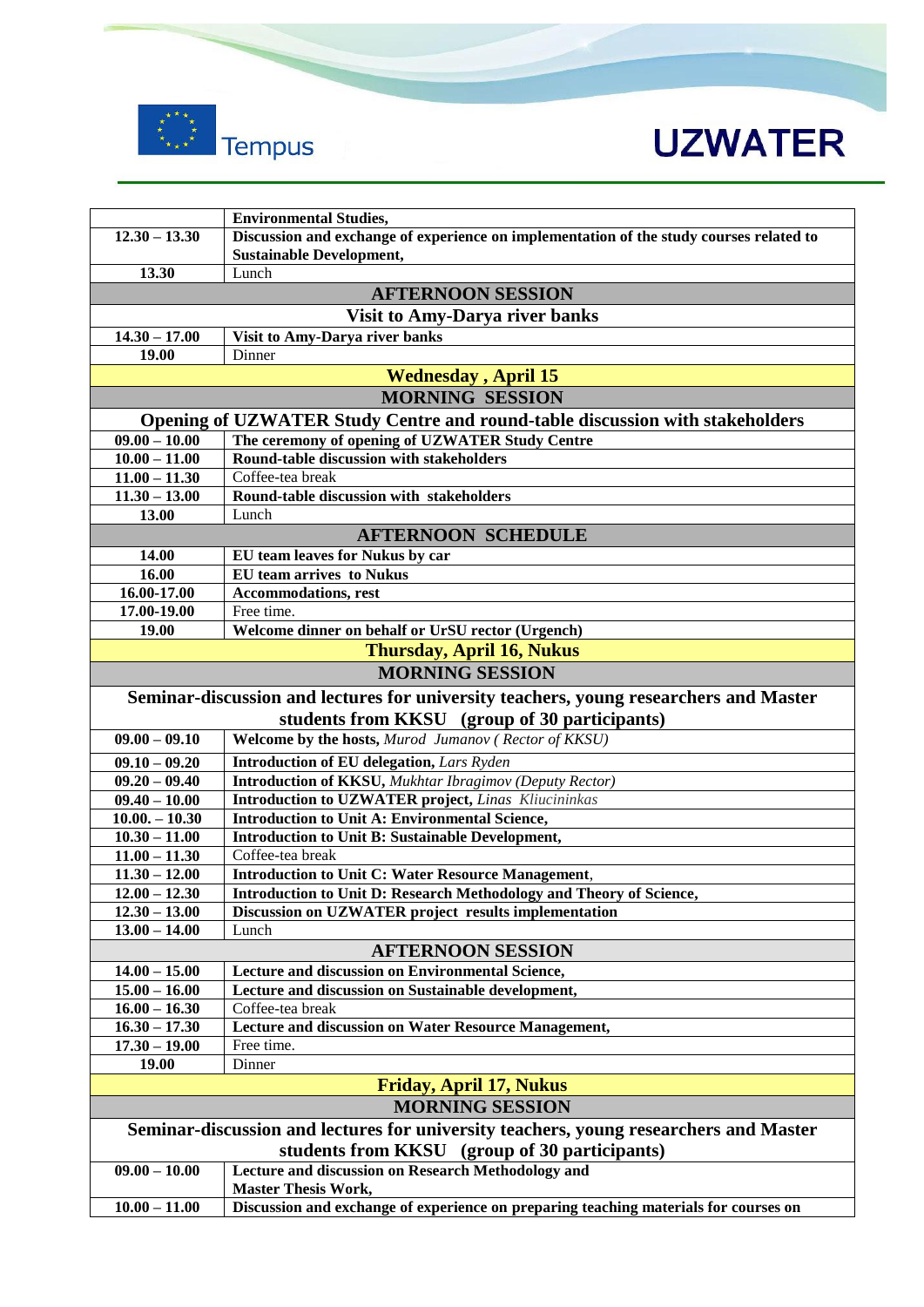

|                                     | <b>Water Resources Management,</b>                                                      |  |
|-------------------------------------|-----------------------------------------------------------------------------------------|--|
| $11.00 - 11.15$                     | Coffee-tea break                                                                        |  |
| $11.15 - 12.15$                     | Discussion and exchange of experience on preparing teaching materials for courses on    |  |
|                                     | <b>Environmental Studies,</b>                                                           |  |
| $12.15 - 13.15$                     | Discussion and exchange of experience on implementation of the study courses related to |  |
|                                     | <b>Sustainable Development,</b>                                                         |  |
| 13.15                               | Lunch                                                                                   |  |
| <b>AFTERNOON SESSION</b>            |                                                                                         |  |
| Tour to sightseeing places of Nukus |                                                                                         |  |
| $14.00 - 16.00$                     | Round-table discussion with stakeholders                                                |  |
| $16.00 - 19.00$                     | Tour to sightseeing places of Nukus (including excursion to Savitskiy Museum)           |  |
| <b>19.00</b>                        | Dinner                                                                                  |  |
| <b>Saturday, April 18, Nukus</b>    |                                                                                         |  |
| <b>MORNING SESSION</b>              |                                                                                         |  |
| <b>Visit to the Aral Sea</b>        |                                                                                         |  |
| $09.00 - 16.00$                     | <b>Visit to the Aral Sea</b>                                                            |  |
| $16.00 - 17.00$                     | Dinner                                                                                  |  |
| 17.00-17.30                         | Arrival to the airport                                                                  |  |
| 18.40                               | Departure to Tashkent                                                                   |  |
| 20.00                               | Arrival to Tashkent                                                                     |  |
| $20.00 - 22.00$                     | Meeting with partners from Tashkent and Samarkand universities (expected)               |  |
| <b>Sunday, April 19, Tashkent</b>   |                                                                                         |  |
| 03.10                               | Departure back to Europe                                                                |  |

### **EU delegation**

Lars Ryden, Uppsala University, Sweden Siarhei Darozhka, Belarusian State University, Belarus (Uppsala University delegation) Bjorn Frostell, Royal Institute of Technology, Sweden Gunilla Bjorklund, Swedish Aral Sea Society, Sweden Jozef Mosiej, Warsaw University of Life Sciences, Poland Agnieszka Karczmarczyk, Warsaw University of Life Sciences, Poland Linas Kliucininkas, Kaunas University of Technology, Lithuania Paulius Kliucininkas (student representative), Kaunas University of Technology, Lithuania

The European delegation, which arrived to Tashkent in the middle of the night and in the morning the following day to Urgench, was very well received and take care of by our Uzbek colleagues in Tashkent regardless of the very inconvenient hour. In Urgench delegation was met by vice Rector Sardor Hodjaniyazov and his team. The first day, Sunday 12 April, was almost entirely used for a visit to ancient Khyva, a most remarkable experience with an excellent guide, to make the visit even more memorable.

Monday to Wednesday was focused on lecturing and discussions at Urgench State University. A group of teachers, researchers as well as 8 students aspiring to join the new master programme took part. Most remarkable was the official opening of the Uzwater Centre at Urgench State University. It included a demonstration of the laboratory equipment to be used for studying water and soil, an exhibition of paintings from the University's art school, and the presentation of new books for the library of the centre.